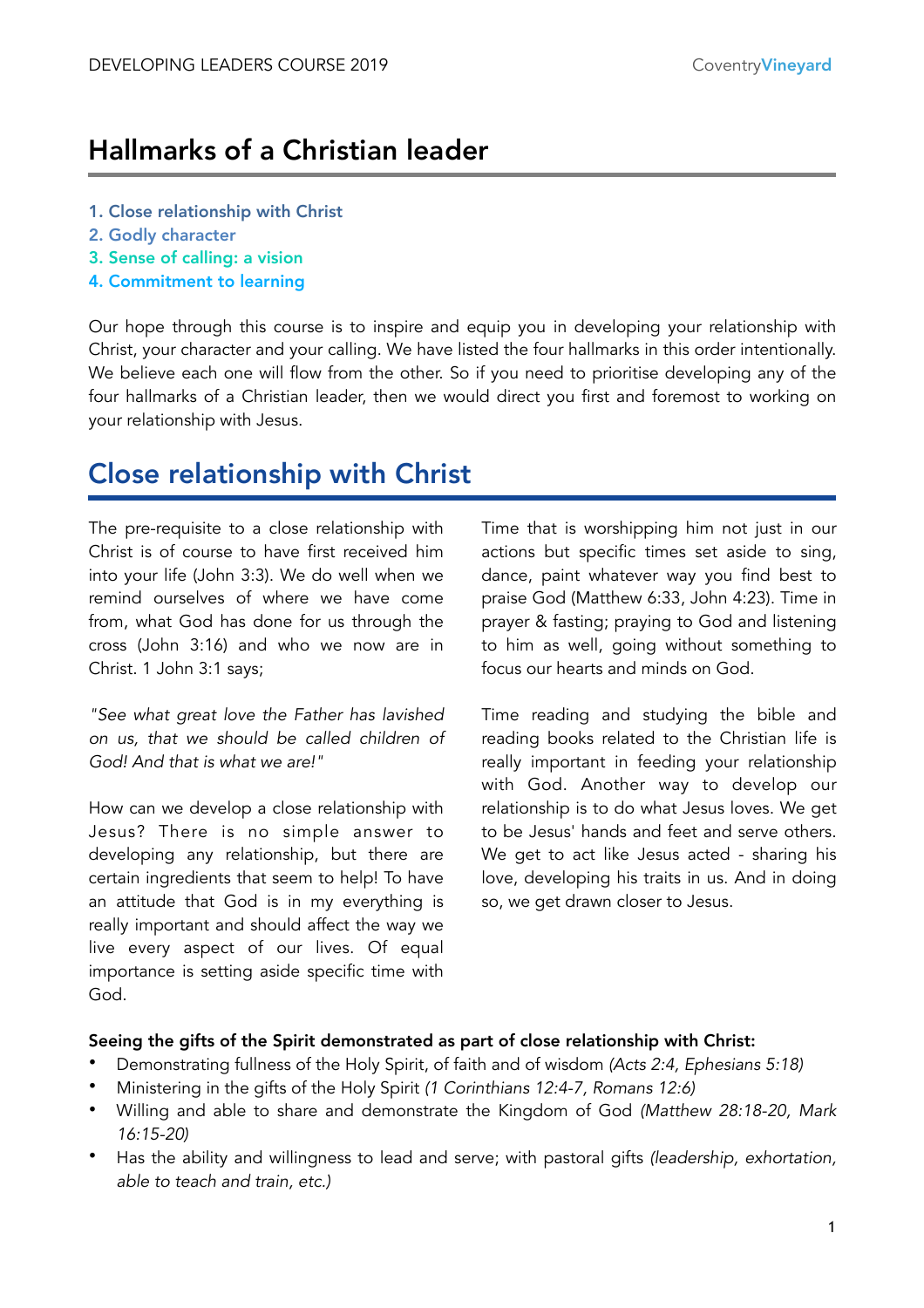# Godly Character

Out of the overflow of our relationship with Jesus, comes a godly character. As we spend time in his presence, doing what he loves and imitating his life, we naturally become more like Jesus. Character is something built up not over days, weeks or months BUT over months, years and decades. Your character is how you act day in day out over a long time.

Your character is what might be written on your tombstone, in your obituary. How would others describe you? What kind of person do you picture yourself being this year, in the next 10, 20, 30 years?

One way to consider godly character traits is to look at the fruit of the spirit. As it says in Galatians 5:23

*"But the fruit of the Spirit is love, joy, peace, patience, kindness, goodness, faithfulness, gentleness and self control. Against such*  *things there is no law. <sup>24</sup> Those who belong to Christ Jesus have crucified the flesh with its passions and desires."* 

This is not to say we try and be loving or joyful. Rather the fruit of the Spirit come about by living in God's presence. As it says in John 15: 1, 4.

*"I am the true vine and my father is the gardener.... Remain in me and I will remain in you. No branch can bear fruit by itself; it must remain in the vine. Neither can you bear fruit unless you remain in me."* 

 We see the fruits more as inspiration for spending more time around God and more time doing what Jesus did. One fundamental trait of a Christian leader's character is servanthood as is explained in this next segment.

### Servant Leadership

New Testament leadership is not a flashy public relations and platform personality but humble service. The work of God is to be carried on by spiritual power, not personal magnetism, as Paul clearly pointed out in 1 Corinthians 1:26-31:

*"Brothers, think of what you were when you were called. Not many of you were wise by human standards; not many were influential; not many were of noble birth. But God chose the foolish things of the world to shame the wise; God chose the weak things of the world to shame the strong. He chose the lowly things of this world and the despised things—and the things that are not—to nullify the things that are, so that no one may boast before him. It is because of him that you are in Christ Jesus, who has become for us wisdom from God—that is, our righteousness, holiness and redemption. Therefore, as it is written: "Let him who boasts boast in the Lord."* 

Jesus' teaching (after washing the disciples' feet) is indisputably clear (John 13:15.): "*I have set you an example that you should do as I have done for you."* 

Paul taught (Philippians 2:5-7): *"Your attitude should be the same as that of Christ Jesus, who being in the very nature God, did not consider equality with God something to be grasped, but made Himself nothing, taking the very nature of a servant"*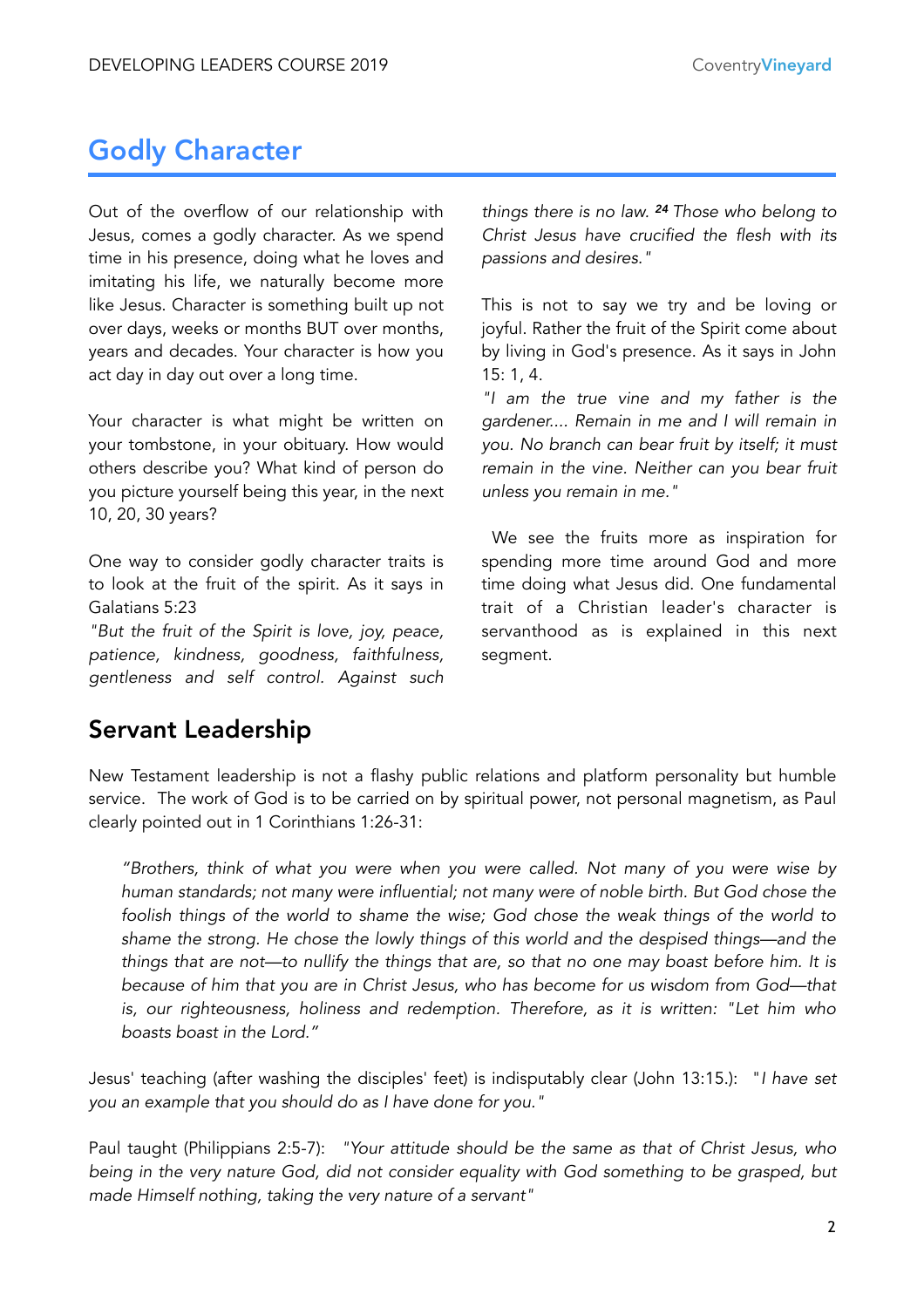Some leaders may serve by teaching the word and others may serve tables, but all leaders serve (Acts 6:3,4): *"Brothers, choose seven men from among you who are known to be full of the Spirit and wisdom. We will turn this responsibility over to them and will give our attention to prayer and the ministry of the word."* 

The heart of spiritual leadership is service, not headship. According to 1 Peter 5:3: *"leaders must be "eager to serve, not lording it over (their followers)."* 

Leaders are not to be headteachers or controllers, but ministers. To serve Christ, the head, is to serve His church. Leadership is under the headship of Christ and exists for the express purpose of serving the church, equipping God's people for works of service and facilitating their ministry to the world (Ephesians 4:11,12):

*"It was he who gave some to be apostles, some to be prophets, some to be evangelists, and some to be pastors and teachers, to prepare God's people for works of service, so that the body of Christ may be built up"* 

#### Therefore, biblical leadership is always servant leadership:

- Servant leaders are models for the church. The New Testament repeatedly advises leaders to *"set an example for the others in speech, in life, in love, in faith and in purity."* 1 Timothy 4:12. No gifts or abilities can make up for a lifestyle that betrays one's call and profession. One's character and role are blended inseparably in ministry
- Servant leaders never bring others into submission, but bring them into active

participation in the life, maturing, decision making and outreach of the church

- Servant leaders are team players who use their influence to build a team not their own reputation
- Servant leaders desire to understand the hurts, desires, temptations, sins, joys and real needs of their people
- Servant leaders are Godcentred and otherscentred, not self-centred
- Servant leaders are not

threatened by other's gifting but are able to develop others to lead rather than do the entire ministry themselves. They guide people, not drive them. They lead from love.

- Servant leaders lead out of relationship, not out of coercion
- Because they understand that they lead only by the power and grace of God, followers of Jesus lead and serve better when they are convinced they are in the will of God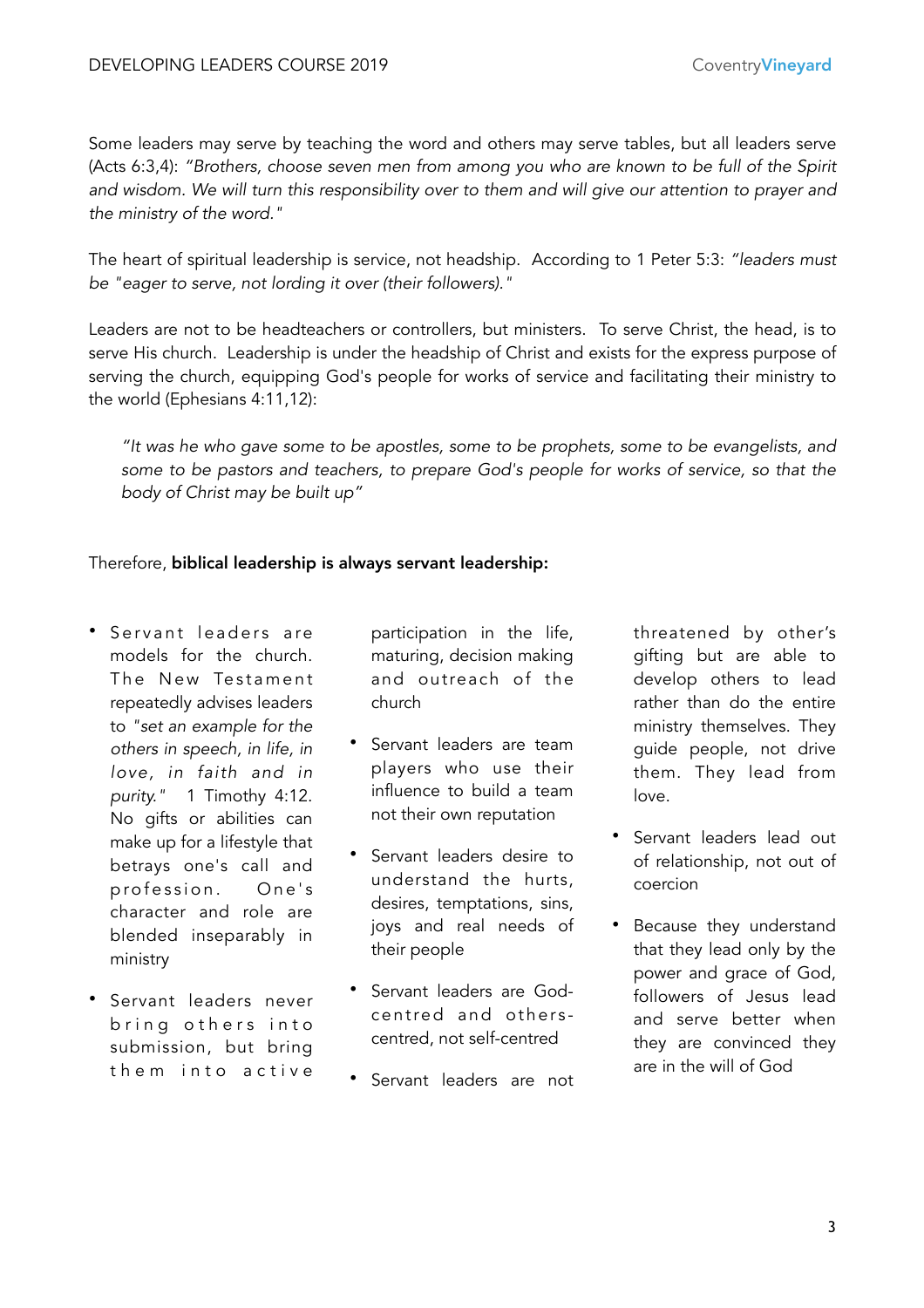### Character references!

- A man or women of godly character, with a reasonably stable life, self-controlled and free from excesses and bad habits *(1 Timothy 3:1-7)*
- Capable and respected, mature in the faith, and with proven ability to engage in ministry, faithful to the ministry already given *(2 Timothy 2:2)*
- Free from ambition "an inordinate desire for honour, superiority, recognition" *(Philippians 2:3)*
- Trustworthiness, with the ability to resist being bribed, manipulated or controlled
- Committed to being a lifelong learner; someone who is teachable, not defensive *(Proverbs 12:1, 13:18)*
- Love for people and for Jesus, without desire to benefit personally from those

committed to one's pastoral care

- Free from unrealistic expectations born out of unmet need *(Philippians 2:2-3)*
- If married, that they have a healthy marriage, the couple functioning as a team *(1 Timothy 3:2, 4-5)*, providing for and devoted to the family
- Not ministering from duty, but eagerly, voluntarily out of love *(1 Peter 5:2-3)*
- Avoids criticism of the church's leaders *(Titus 3:1-2)* – and indeed of any church and its leadership – taking concerns to the leadership in the appropriate way (otherwise this is dissension)
- Willingness to be held accountable, assessed by high standards and objective criteria, and to accept reproof *(11 Timothy 4:2)*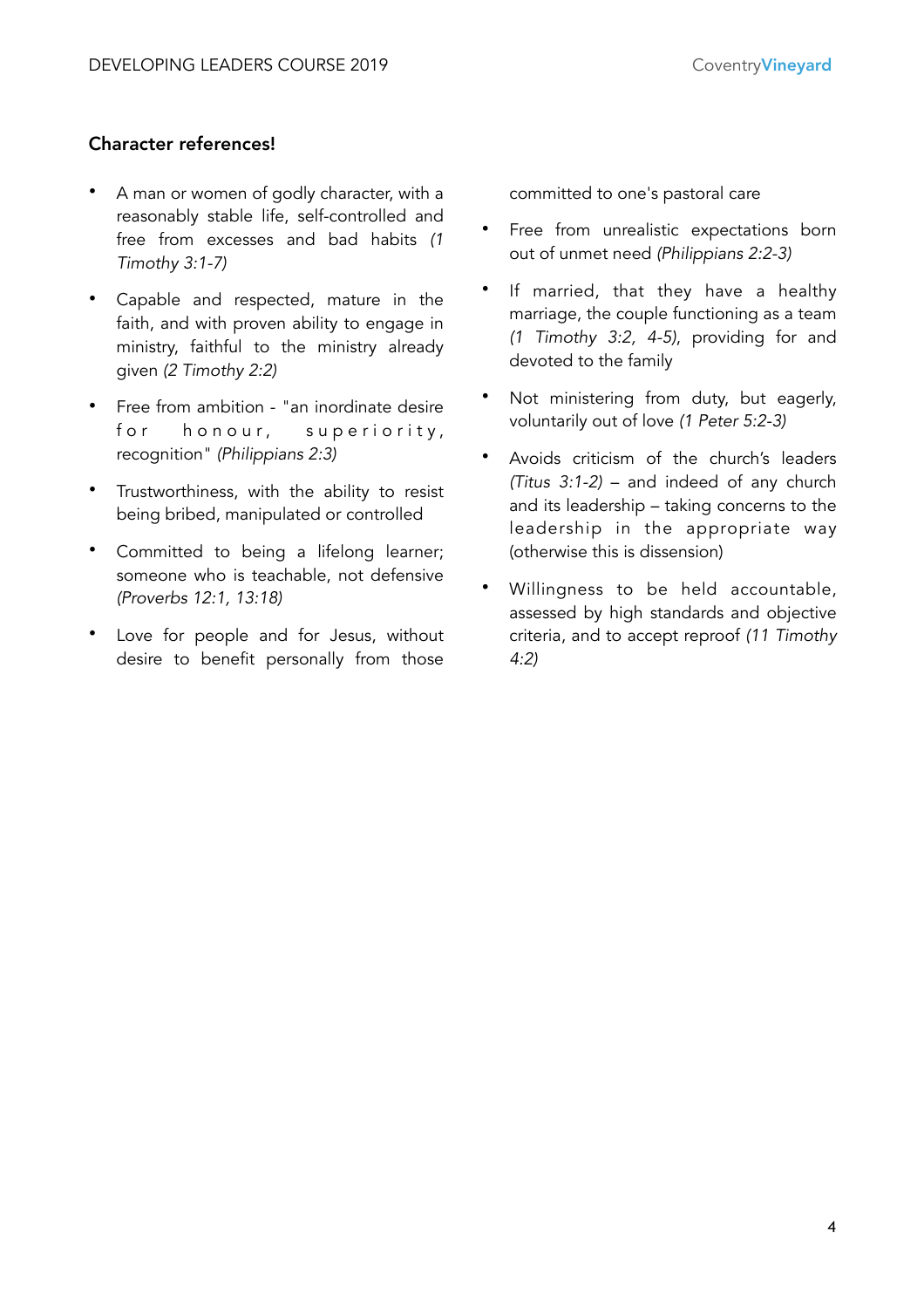# Sense of calling: a vision

Out of the overflow of a close relationship with Christ and a Godly character, we begin to see things how God sees them. We start getting a picture of a preferred future where things are better, relationships are restored, people are drawn closer to God; where his perfect, loving, peace-filled Kingdom enters our world more and more.

### The Bible Says We Need Vision

#### Proverbs 29:18

*Where there is no revelation the people cast off restraint (NIV). Where there is no vision the people perish (Amplified) If people can't see what God is doing, they stumble over themselves (Message)* 

The Bible tells us that we gain purpose and meaning and we see God's Kingdom come when there is a revelation of the purpose God has for us, His creation. As we understand the redemptive revelation of God, the vision He gives us, we find our salvation and our purpose for living.

The same principle applies to the various parts of our lives. We need to have vision – God's purpose revealed to us. For me in my own life, for my family, for my work, for my small group, for my area of ministry. We often quote John 5:19 – saying that Jesus only ever did what he saw His Father doing. But he did need to see what the Father was doing.

In the same way we need to know what God is doing in, around and through Coventry Vineyard and in us. And the better we understand that, the more we will commit to it and spend our time and energy on what matters.

### Leaders and Vision

In particular a leader must have vision. Without it there is nothing for people to follow and so the leader will end up leading nothing and no one. But vision means committing yourself to something that is not yet here. As a leader you are looking ahead, beyond what everyone else is experiencing now to what you think:

- 1. **should** be (you know this is right) and:
- 2. what **could** be (you know that this can happen, especially if it is a God thing) and;

3. would be (if you choose to commit to it and if you have heard alright).

Because vision is not concrete, because it's not right there in front of you to point at, a leader spends much time in uncertainty, unable to fully explain himself, insecure about what he/she is trying to get people to buy into and full of confused emotions and mixed motives. We sometimes talk about leaders leaning - leaning forward into their vision.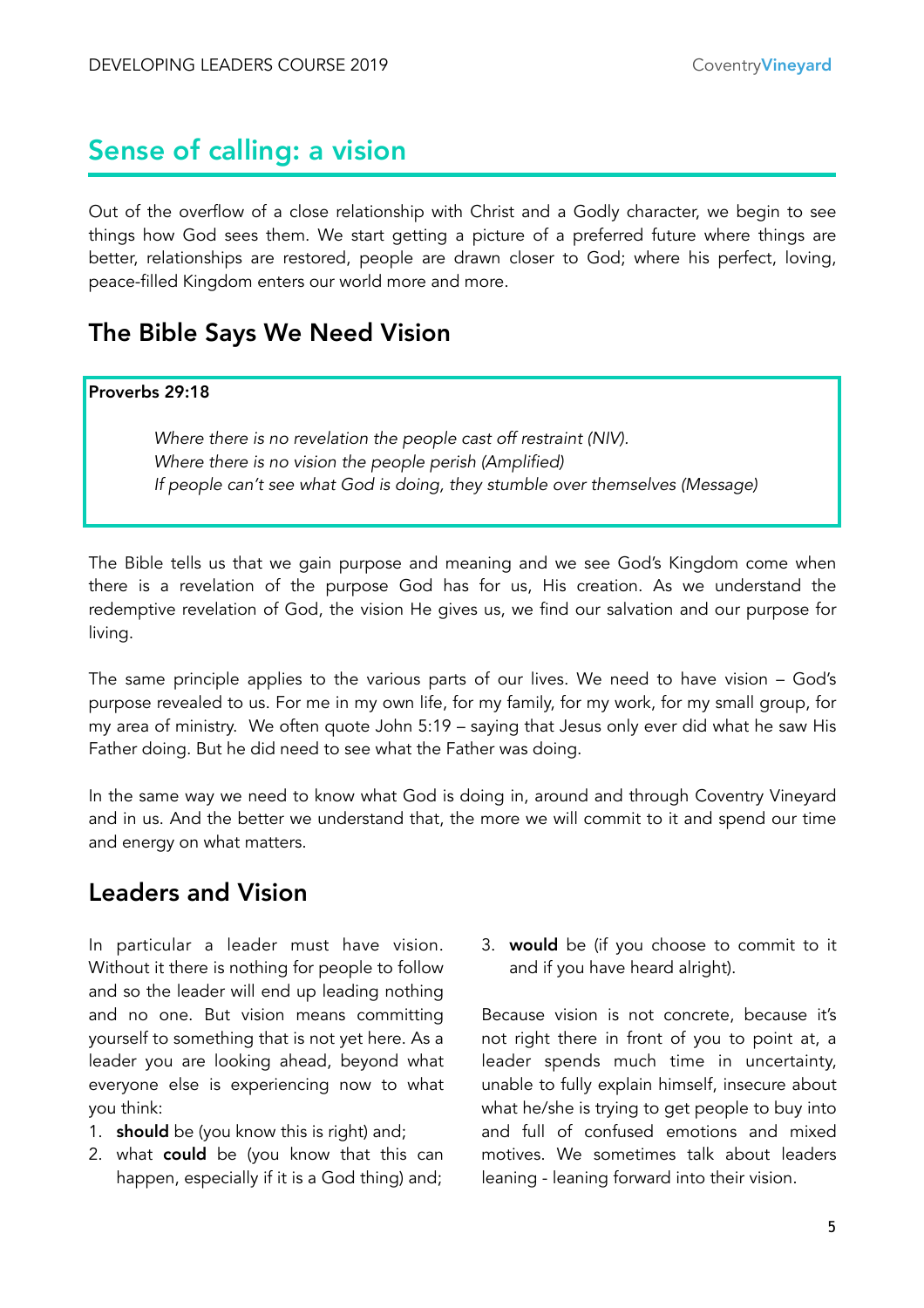But as the verse in Proverbs implies, people need a leader to have a vision and they need the leader to share that vision. In all the complexities of life, in making choices and decisions, in handling difficult circumstances, the understanding that there is a vision provides direction and clarity.

*For example: when the Toronto Vineyard developed its worldwide and highly effective ministry in the 1990s it began to get confusing for Vineyard people who, whilst appreciating and acknowledging the work of God through Toronto Vineyard, were aware that there was some underlying disconnect. Hard to express and difficult to lead to a conclusion.* 

*It took John Wimber to re-articulate our vision, the calling placed on us from the very beginning, that of worship and compassion (the two legs on the Vineyard Person). As he*  *did that it enabled him to re-direct the Vineyard to our own vision and to release Toronto to the new calling on their ministry. When John reminded us of the vision of the Vineyard it all became very clear – without it we were "stumbling over ourselves".* 

It is worth spending some time on your vision, on discerning what God has given to you and in writing it down. This way you can (1) communicate it, (2) make difficult decisions when needed and (3) persevere with it when the going gets tough.

The difference between perseverance and obstinacy? One comes from a strong will and the other from a strong won't (Henry Ward Beecher). A leader will need to be an "I will" person. Someone who has a vision and wills to pursue it through thick and thin.

### Followers and Vision

Note how by the end of the period of the Judges in the Old Testament, Israel is described thus, "in those days, Israel had no king. Everyone did as he saw fit" (Judges 21:25). And if you know the story and the circumstances into which Samuel was born and raised up you will know that monarchs of chaos and corruption reigned.

Just before that famous occasion when Samuel heard from the Lord whilst in his bed in the temple, the writer says, "In those days the word of the Lord was rare; there were not many visions".

#### The bus

When there is a clear vision it provides people with the mechanism by which to decide whether this is a community to which they wish to commit themselves. As the bus pulls up at the stop, a clear, brightly lit number and destination on the front helps to ensure that the right people get on.



Can you imagine choosing a bus by its size or colour or the attractiveness of the driver or by the fact that it arrived just as you happened to get to the stop? It is important that the vision of the church is clearly communicated to help people decide whether this is the bus they want to get onto. This is why we encourage people to attend a Welcome Supper and to go on Discovering Vineyard.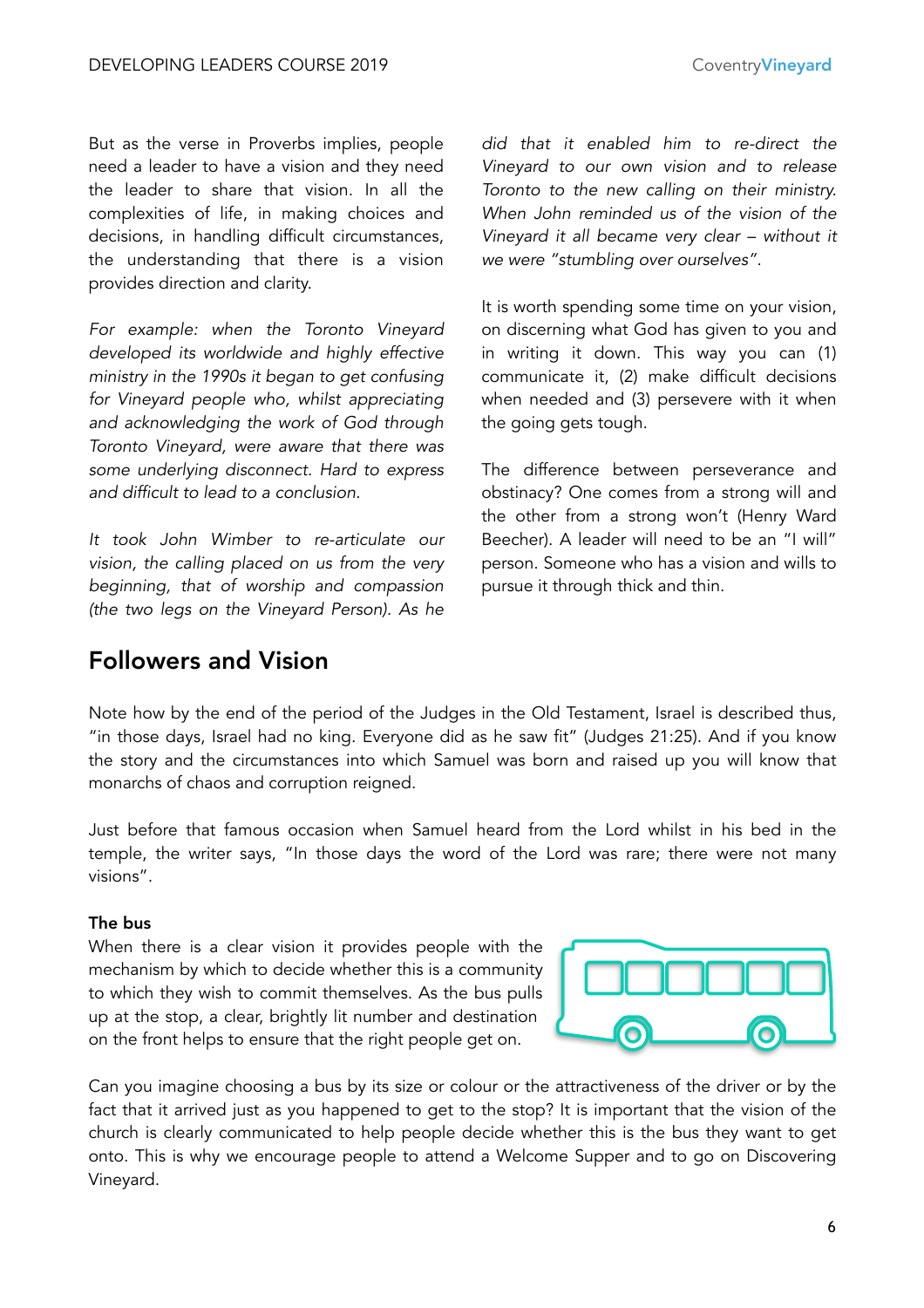# The Role of the Leader

The one thing that only a leader can fully do is to articulate the vision given to, in our case, the community of faith. The senior and, in our case, the founding pastors are the only ones who can fully own and share the vision of the church. It is one of the few things only they can do. Obviously they try and share the vision widely and inject it deep into the lifeblood of the community.

A vision answers the question "Why? Why do we exist?" The vision statement is an expression of what we see the church being and doing.

What picture do you have of a preferred future? What do you see happening in the world around and how would you like God and his kingdom to make a difference? Whether at work, home or in church or somewhere else?

# Calling - all leaders

- Perception of leadership not as position, title, power, authority, respect or privilege, but rather an obligation to service and self-sacrifice
- Senses a call from God to lead and can articulate the same
- Recognized by peers
- Confirmed by spouse (if married)
- Affirmed by evaluation after a testing period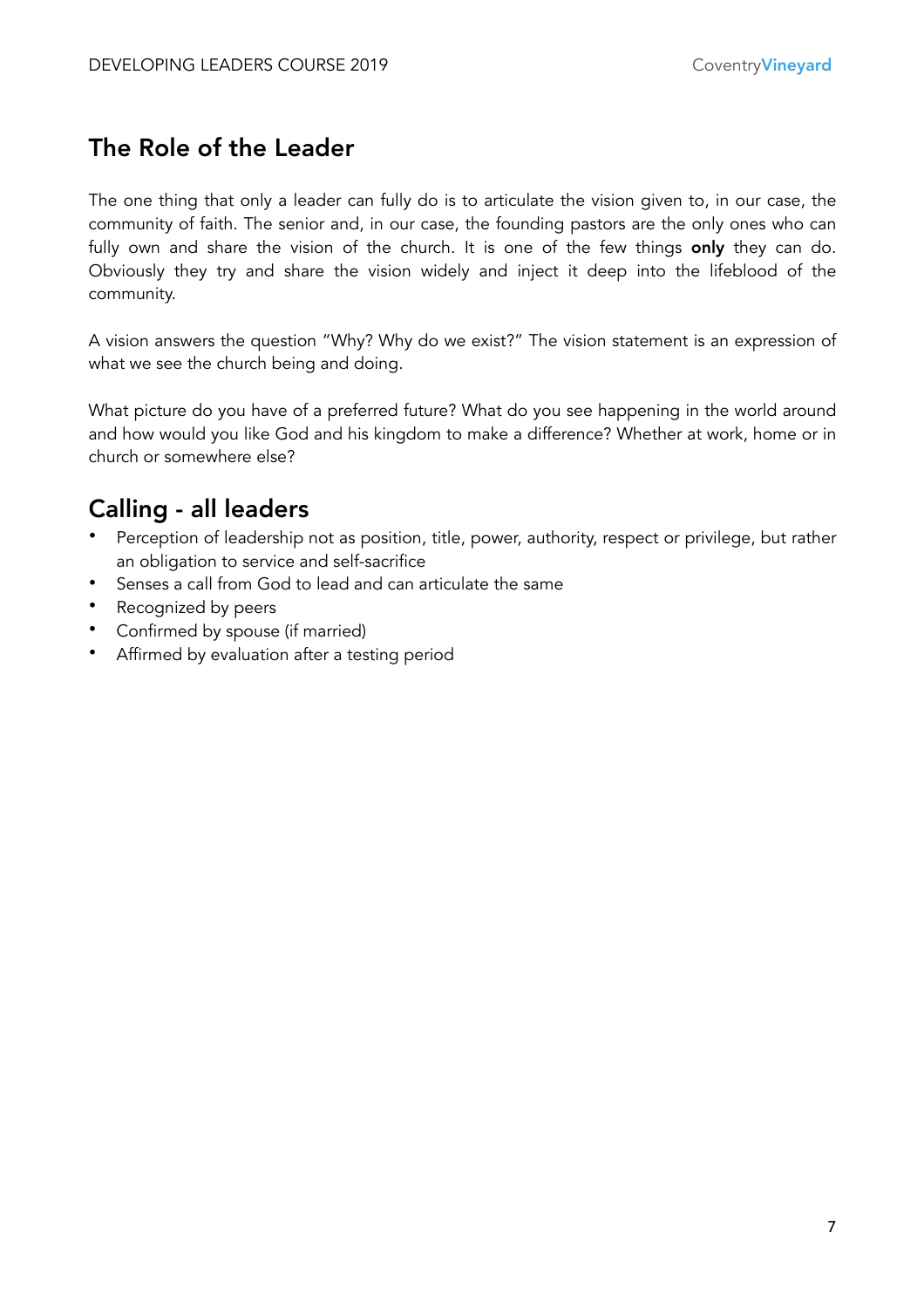# Commitment to learning



HEALTH WARNING: You don't need to be able to do everything on this list right now! Keep calm and carry on leading (and learning)!

Leadership makes use of a mixture of natural skills and spiritual gifting. Some people are equipped with a comprehensive package of skills and gifts; most of us need to work on some areas whilst being naturally skilful in a few.

Here are some skills which leaders need to develop, tune and strengthen. No one has them all or even a majority of them. A team of leaders will cover more than one person on their own.

#### *Leaders can envision others:*

- see ahead and cast the vision
- make decisions, usually good ones
- build consensus, take people with them
- be flexible in leadership style, appropriate to the context
- understand their personal natural leadership style and can use it well

#### *Leaders are aware*

- of their own spiritual gifts and strengths
- and able to handle conflict
- of male-female differences
- of the need to care for their marriage (if married) and close relationships
- of need to prioritise tasks, manage time and develop personal effectiveness
- can discern their own passions and God's calling
- understand their temperament and can articulate how it affects their decisions and actions

#### *Leaders have skills of the mind*

- they are able to understand and explain their faith
- they are able to share and teach the scriptures
- they are able to converse about the difficult questions of life and faith (without necessarily seeking to provide the answers)

#### *Leaders love to learn*

• they are aware of their own personal learning style

they read, listen, watch and take up new ideas

#### *Leaders can lead groups*

- facilitating group relationship-building
- facilitating discussion (handling group dynamics)
- facilitating group decision-making
- create a team of people working together
- help people connect with God (through worship, arts, meditation, prayer and so on)

#### *Leaders can pastor others*

- they care for people
- they know how and when to refer people for specialist help
- they lead personal prayer ministry with individuals and through a group
- they can challenge people about relationships, marriage, money and other issues
- they know where the boundaries are and keep to them

#### *Leaders multiply*

- they can recruit
- they can train others
- they can delegate responsibility
- they can coach or mentor others

#### *Leaders are organised*

- they can organise
- they can communicate
- they are reliable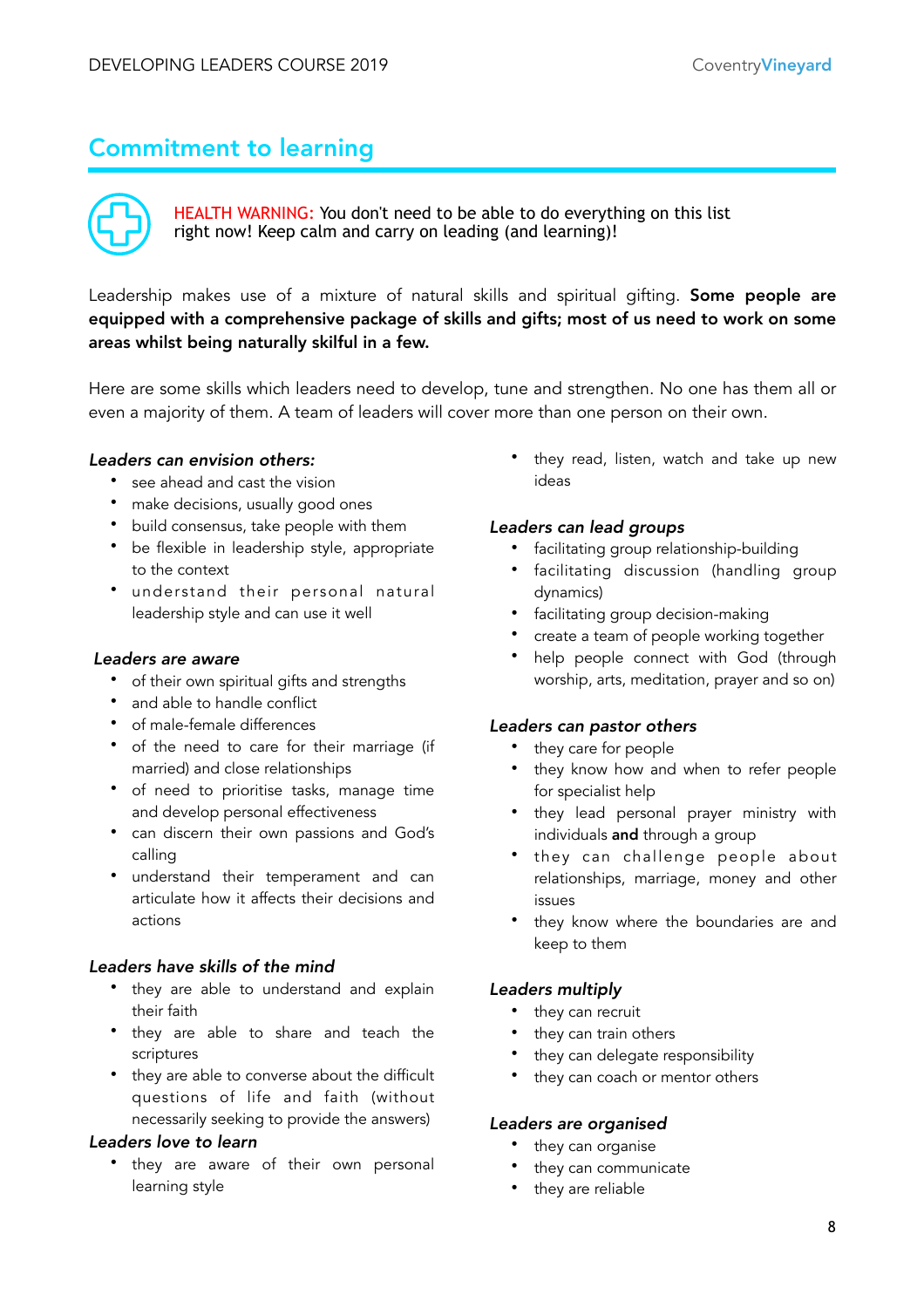### Expectations for leaders at Coventry Vineyard

### **Training**

- Attended a Connect meal and Vineyard 101
- Ideally completed a leaders' training programme (e.g. Developing Leaders Course)
- Regular participation in the life of Coventry Vineyard
- Functioning in an existing life group
- Committed to leadership meetings and further training as required
- Recommended by existing life group leader or pastoral staff

### A note about Commitment

- Commitment to leaders of Coventry Vineyard, showing loving submission, loyalty and committed to their success (Proverbs 20:6, Hebrews 13:7, 17, 24) whilst asking questions when things are confusing!
- Have personal ownership, be in unity with and committed to the vision, values, priorities, and philosophy of the Vineyard both the movement and the local church (1 Corinthians 1-10)
- Be willing and able to commit to the time needed to lead a small group or team/ area of ministry in terms of both training and ministry (Luke 14: 25-33)
- Demonstrate consistent, cheerful giving of time, energy and resources. (Colossians 3:23-24; 2Corinthians 8:7)
- Commitment to a style of leadership that involves open, loving, communication, to solving problems in relationships, to processing anger constructively, to encouraging and building up, and to maintaining confidences strictly
- Commitment to doing excellent work, taking responsibility seriously, being proactive, carefully planning and executing the plan well
- Commitment to equipping others for ministry through active recruiting, training, deploying, monitoring and nurturing